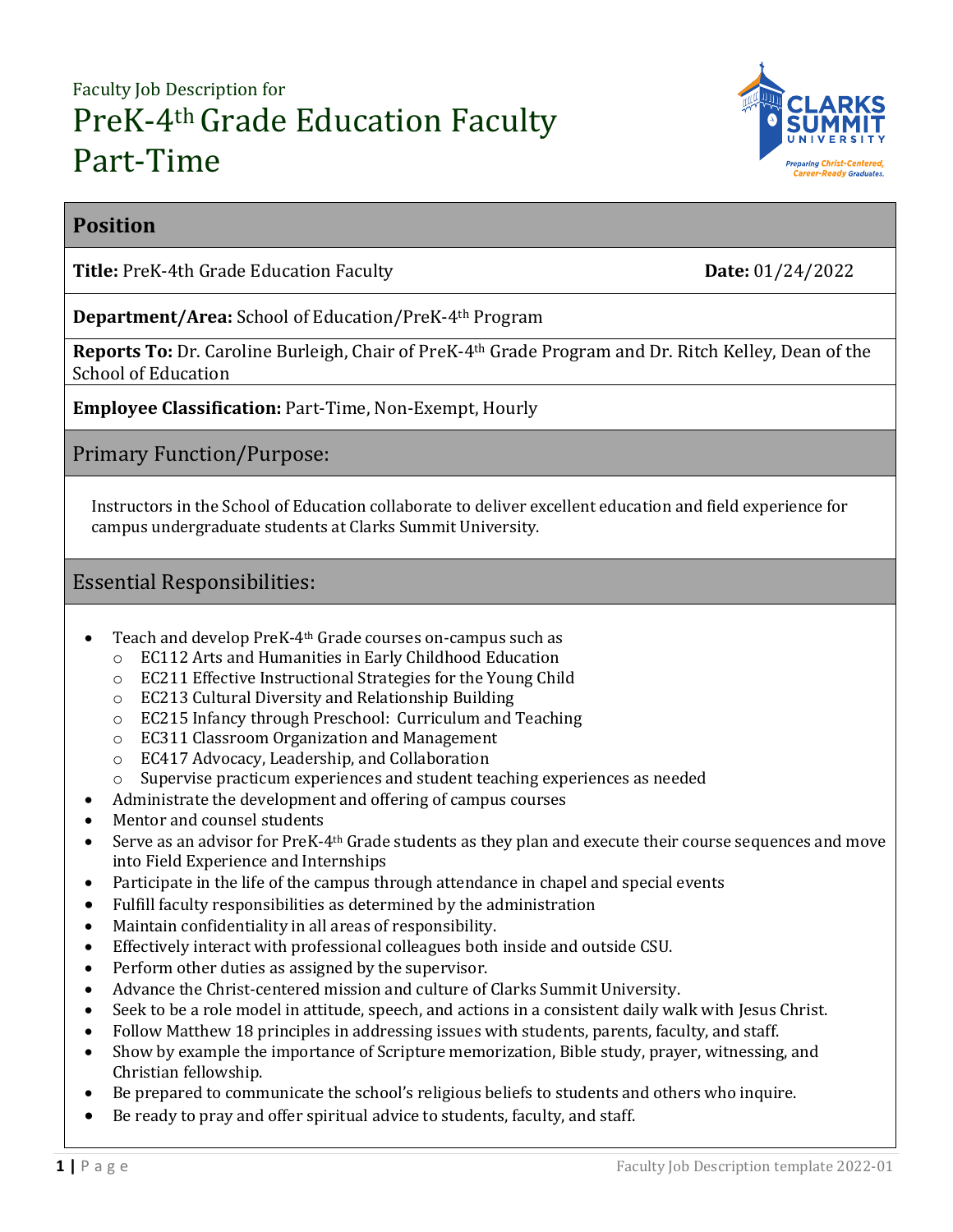# Qualifications:

- Master's degree in any field related to PreK-4th Grade or Early Childhood.
- At least 4 years of experience in a PreK-4th Grade career
- Strong interpersonal skills and the ability to effectively communicate with a wide range of individuals and constituencies in a diverse community
- Complete support of and willing adherence to Clarks Summit University's Standard of Conduct and Confession of Faith. Applicant affirms commitment to these values.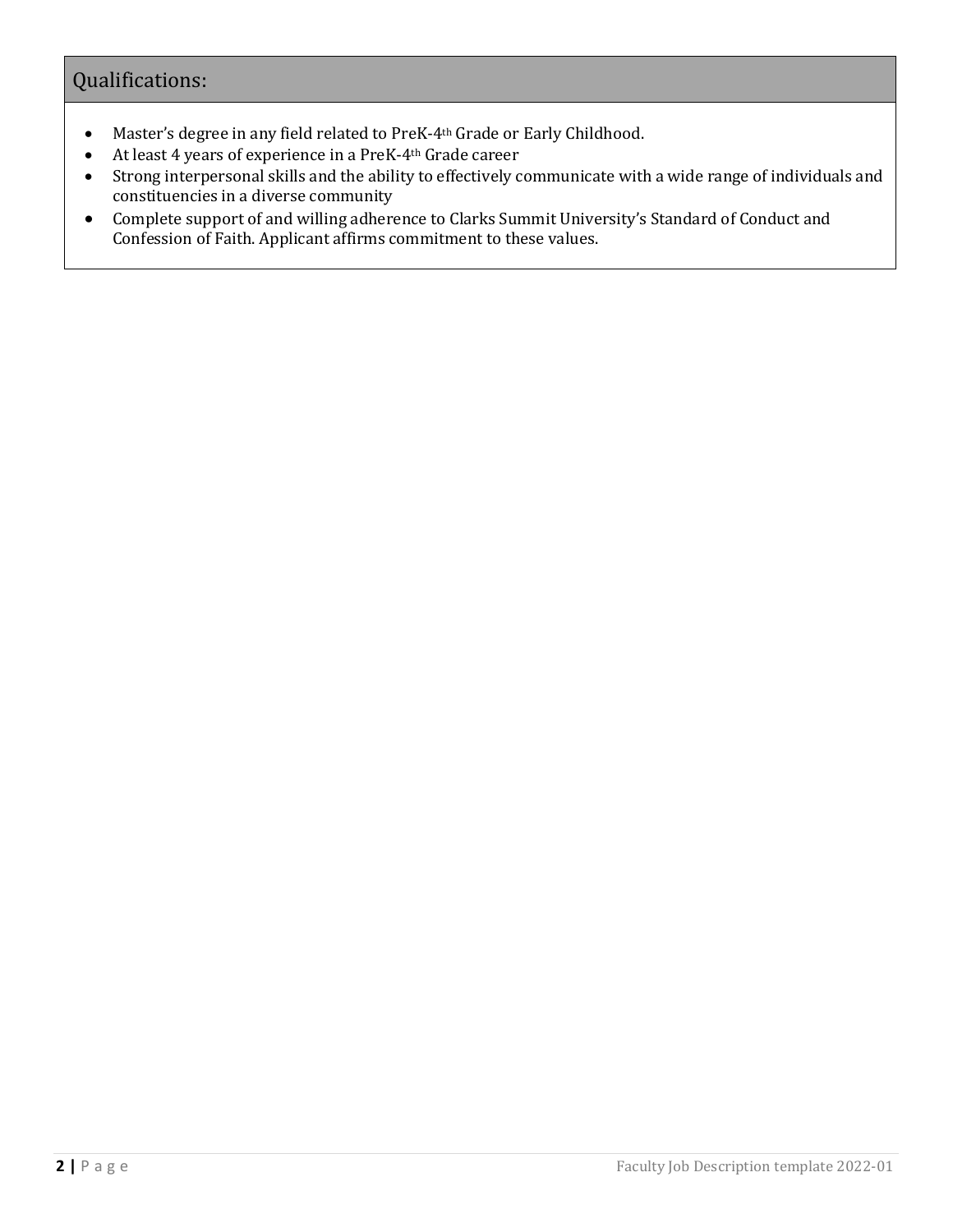# Primary Duties:

#### **Conscientiousness**

- Displays a professional image at all times, even when facing significant job challenges.
- Delivers on commitments made to others.
- Takes ownership for resolving problems rather than allowing them to persist.
- Displays positive "Can Do" attitude.

#### **Flexibility**

- Adapts quickly to changing situations. This includes last minute changes and disruptions to schedule.
- Is receptive to new information, ideas, or strategies to achieve organization's goals.

#### **Influencing/Negotiating**

- Anticipates potential reactions, or concerns of students and takes initiative to address them.
- Uses compelling information/statistics to effectively communicate course materials.
- Builds ownership for new initiatives, or changes by involving those responsible for implementation in planning the details.

#### **Integrity/Honesty**

- Avoids any action, or situation that would give the appearance of unethical, or inappropriate behavior.
- Demonstrates the courage to do the right thing in difficult situations.
- Holds self and others accountable for meeting high standards of the organization's integrity.
- **EXECTE 1.5 Leads by example through modeling ethical practices and standards.**

#### **Sensitivity**

- Treats others with respect, fairness, and consistency (e.g., listen to, respect others' views, and ideas).
- Demonstrates empathy and understanding when addressing sensitive issues with others.
- At times the instructor will be privileged to information that should not be shared and must maintain confidentiality.

#### **Organizational Skills**

- Demonstrates initiative for completing work and improving program.
- Organizes, manages, and takes responsibility for class developments.

#### **Verbal Communication**

- Adjusts communication style and language to most effectively connect with different/diverse audiences and individuals.
- Follows through with the students to ensure that important information has been understood.
- **Communicates information concisely and clearly.**
- Explains complex concepts clearly.
- Maintains frequent contact with students to keep them informed about important changes.
- Ability to communicate professionally with all students.

#### **Other Interpersonal Skills**

- High-level of effective interpersonal communication skills, both written and verbal plus organization and presentation skills.
- Cultivates strong working relationship with employees and students.
- Strong desire to be a part of a university with our value of Preparing Christ-Centered, Career-Ready Graduates.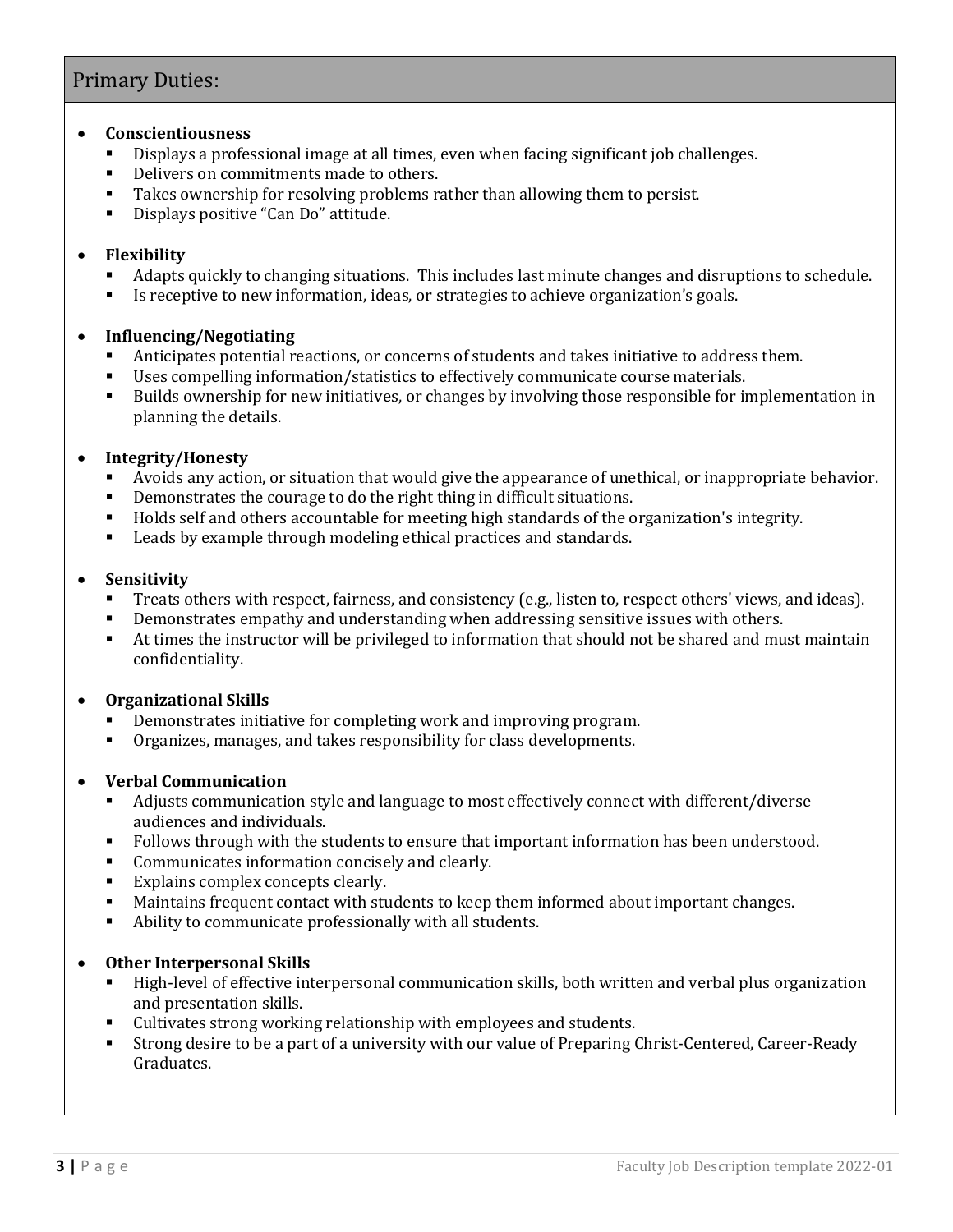# Language Skills:

Ability to read, analyze, and interpret instructions, reports, and correspondence. Ability to write reports, correspondence, and process feedback. Ability to effectively present information and respond to questions from groups of students or individuals. Ability to effectively communicate information one-on-one and in group situations to other employees, students, and/or prospective students.

## Mathematical Skills:

Intermediate

 Ability to calculate figures and amounts such as discounts, interest, proportions, percentages, area circumference, and volume. Ability to apply concepts of basic algebra and geometry.

Acknowledgement:

This job description has been designed to indicate the general nature and level of work performed by employees within this classification. It is not designed to contain or to be interpreted as a comprehensive inventory of all duties, responsibilities, and qualifications required of employees assigned.

#### Acceptance:

I have read this job description, understand, and accept these duties, and agree to carry out the assigned duties to the best of my abilities in the best interest of Clarks Summit University and my fellow coworkers. I have also read, understand, and will, to the best of my abilities, follow and adhere to the Clarks Summit University management structure, Clarks Summit University's mission, and Clarks Summit University's policies. I will respect those above and under my leadership according to Clarks Summit University Code of Conduct, Code of Ethics, and Doctrinal Statement.

Employee:

\_\_\_\_\_\_\_\_\_\_\_\_\_\_\_\_\_\_\_\_\_\_\_\_\_\_\_\_\_\_\_\_\_\_\_\_\_\_\_\_

\_\_\_\_\_\_\_\_\_\_\_\_\_\_\_\_\_\_\_\_\_\_\_\_\_\_\_\_\_\_\_\_\_\_\_\_\_\_\_\_\_

Direct Manager:

\_\_\_\_\_\_\_\_\_\_\_\_\_\_\_\_\_\_\_\_\_\_\_\_\_\_\_\_\_\_\_\_\_\_

\_\_\_\_\_\_\_\_\_\_\_\_\_\_\_\_\_\_\_\_\_\_\_\_\_\_\_\_\_\_\_\_\_\_

Signature/Date:

Signature/Date: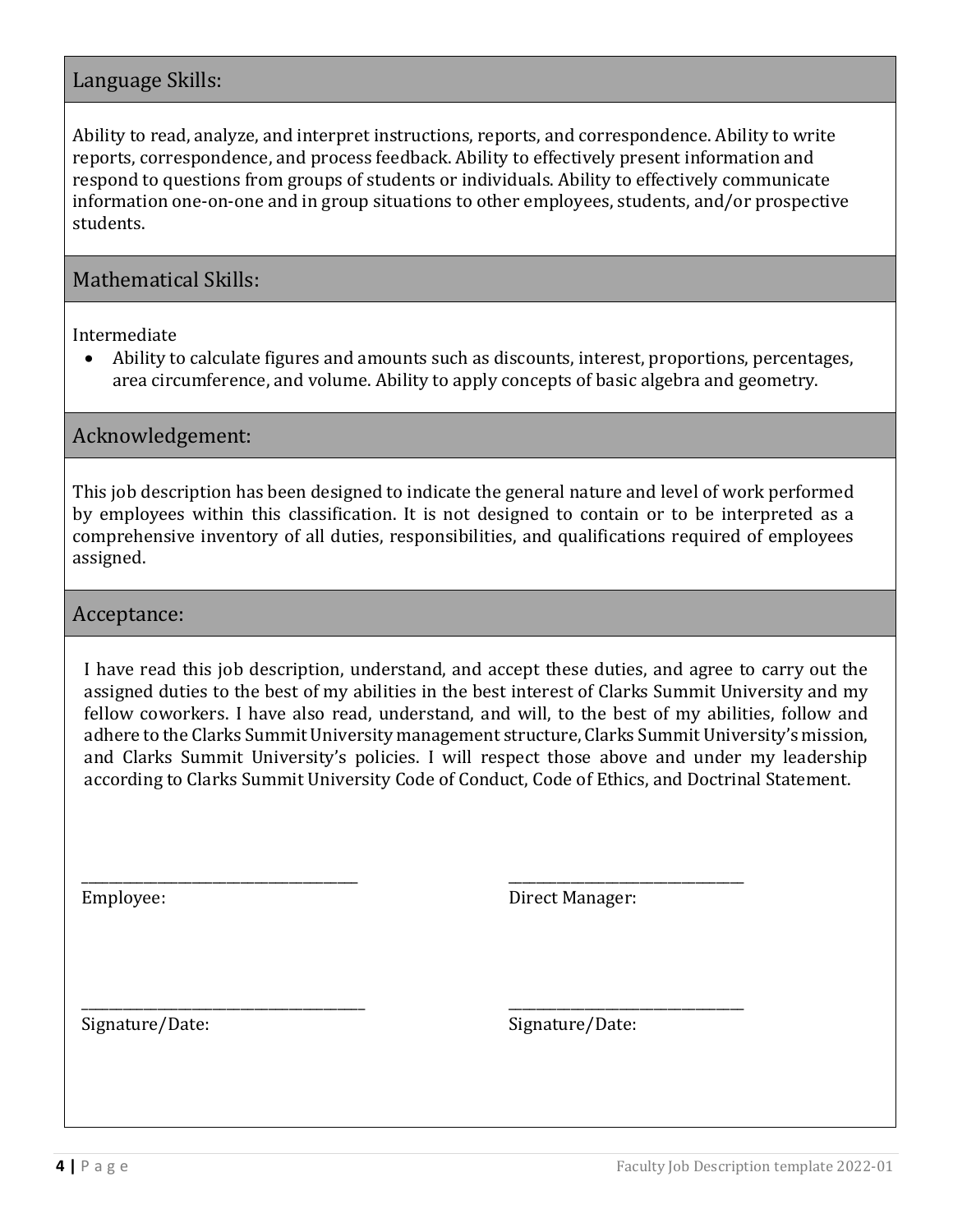| Physical Requirements / Environmental Conditions                                                                                      |                       |             |                |             |  |  |
|---------------------------------------------------------------------------------------------------------------------------------------|-----------------------|-------------|----------------|-------------|--|--|
| How much on-the-job time is spent on the following physical activities? Show the time by checking the<br>appropriate boxes below.     |                       |             |                |             |  |  |
|                                                                                                                                       | <b>Amount of time</b> |             |                |             |  |  |
|                                                                                                                                       | None                  | Under $1/3$ | $1/3$ to $2/3$ | Over $2/3$  |  |  |
| Stand                                                                                                                                 |                       |             | $\boxtimes$    |             |  |  |
| Walk                                                                                                                                  |                       |             | $\boxtimes$    |             |  |  |
| Sit                                                                                                                                   |                       |             | $\boxtimes$    |             |  |  |
| Use hands to finger, handle or feel                                                                                                   |                       |             |                | $\boxtimes$ |  |  |
| Reach with hands and arms                                                                                                             |                       |             |                | $\boxtimes$ |  |  |
| Climb or balance                                                                                                                      |                       | $\boxtimes$ |                |             |  |  |
| Stoop, kneel, crouch or crawl                                                                                                         |                       | $\boxtimes$ |                |             |  |  |
| Talk or hear                                                                                                                          |                       |             |                | $\bowtie$   |  |  |
| Taste or smell                                                                                                                        |                       | $\boxtimes$ |                |             |  |  |
|                                                                                                                                       |                       |             |                |             |  |  |
| Does this job require that weight be lifted or force be exerted? If so, how much and how often? Check<br>the appropriate boxes below. |                       |             |                |             |  |  |
|                                                                                                                                       |                       |             |                |             |  |  |
|                                                                                                                                       | <b>Amount of time</b> |             |                |             |  |  |
|                                                                                                                                       | None                  | Under $1/3$ | $1/3$ to $2/3$ | Over $2/3$  |  |  |
| Up to 10 pounds                                                                                                                       |                       | $\boxtimes$ |                |             |  |  |
| Up to 25 pounds                                                                                                                       |                       | $\bowtie$   |                |             |  |  |
| Up to 50 pounds                                                                                                                       | $\boxtimes$           |             |                |             |  |  |
| Up to 100 pounds                                                                                                                      | $\boxtimes$           |             |                |             |  |  |
| More than 100 pounds                                                                                                                  | IХI                   |             |                |             |  |  |
|                                                                                                                                       |                       |             |                |             |  |  |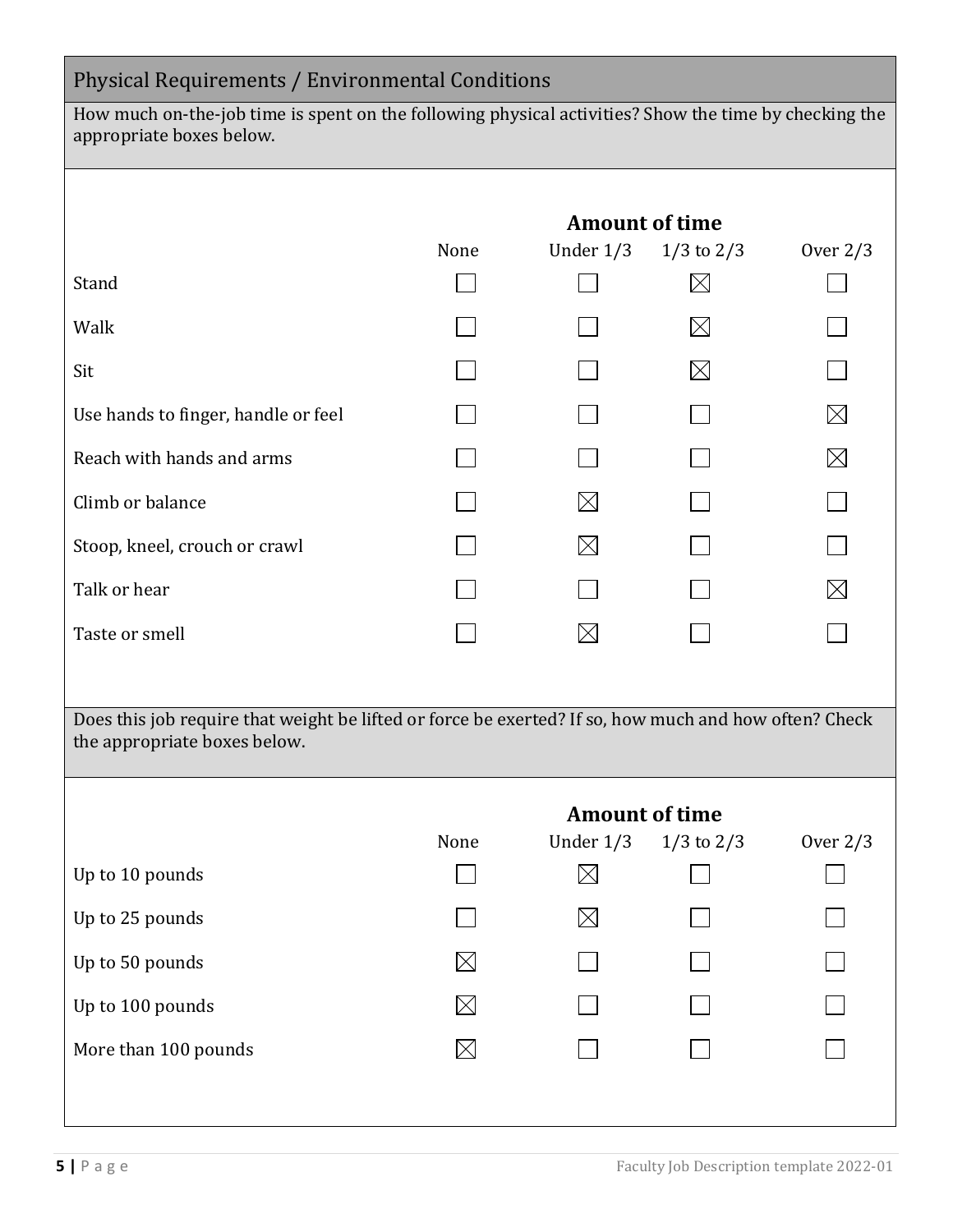| Does this job have any special vision requirements? Check all that apply.                                                                              |                                                                                                               |             |                |            |  |
|--------------------------------------------------------------------------------------------------------------------------------------------------------|---------------------------------------------------------------------------------------------------------------|-------------|----------------|------------|--|
| $\boxtimes$ Close vision (clear vision at 20 inches or less)                                                                                           |                                                                                                               |             |                |            |  |
| $\boxtimes$ Distance vision (clear vision at 20 feet or more)                                                                                          |                                                                                                               |             |                |            |  |
| $\boxtimes$ Color vision (ability to identify and distinguish colors)                                                                                  |                                                                                                               |             |                |            |  |
| Peripheral vision (ability to observe an area that can be seen up and down or to the left and right<br>while eyes are fixed on a given point)          |                                                                                                               |             |                |            |  |
|                                                                                                                                                        | $\boxtimes$ Depth perception (three-dimensional vision, ability to judge distances and spatial relationships) |             |                |            |  |
| $\boxtimes$ Ability to adjust focus (ability to adjust the eye to bring an object into sharp focus)                                                    |                                                                                                               |             |                |            |  |
| No special vision requirements                                                                                                                         |                                                                                                               |             |                |            |  |
| Make notes on the specific job duties that require the physical demands selected above.                                                                |                                                                                                               |             |                |            |  |
|                                                                                                                                                        |                                                                                                               |             |                |            |  |
|                                                                                                                                                        |                                                                                                               |             |                |            |  |
| <b>Work Environment</b>                                                                                                                                |                                                                                                               |             |                |            |  |
| How much exposure to the following environmental conditions does this job require? Show the<br>amount of time by checking the appropriate boxes below. |                                                                                                               |             |                |            |  |
|                                                                                                                                                        | <b>Amount of time</b>                                                                                         |             |                |            |  |
|                                                                                                                                                        | None                                                                                                          | Under $1/3$ | $1/3$ to $2/3$ | Over $2/3$ |  |
| Wet or humid conditions (non-weather)                                                                                                                  | $\boxtimes$                                                                                                   |             |                |            |  |
| Work near moving mechanical parts                                                                                                                      |                                                                                                               |             |                |            |  |
| Work in high, precarious places                                                                                                                        |                                                                                                               |             |                |            |  |
| Fumes or airborne particles                                                                                                                            |                                                                                                               |             |                |            |  |
| Toxic or caustic chemicals                                                                                                                             |                                                                                                               |             |                |            |  |
| Outdoor weather conditions                                                                                                                             |                                                                                                               |             |                |            |  |
| Extreme cold (non-weather)                                                                                                                             | IX                                                                                                            |             |                |            |  |
| Extreme heat (non-weather)                                                                                                                             |                                                                                                               |             |                |            |  |
| Risk of electrical shock                                                                                                                               | $\boxtimes$                                                                                                   |             |                |            |  |
| Work with explosives                                                                                                                                   | $\boxtimes$                                                                                                   |             |                |            |  |
| Risk of radiation                                                                                                                                      | $\boxtimes$                                                                                                   |             |                |            |  |
| Vibration                                                                                                                                              | $\times$                                                                                                      |             |                |            |  |
|                                                                                                                                                        |                                                                                                               |             |                |            |  |